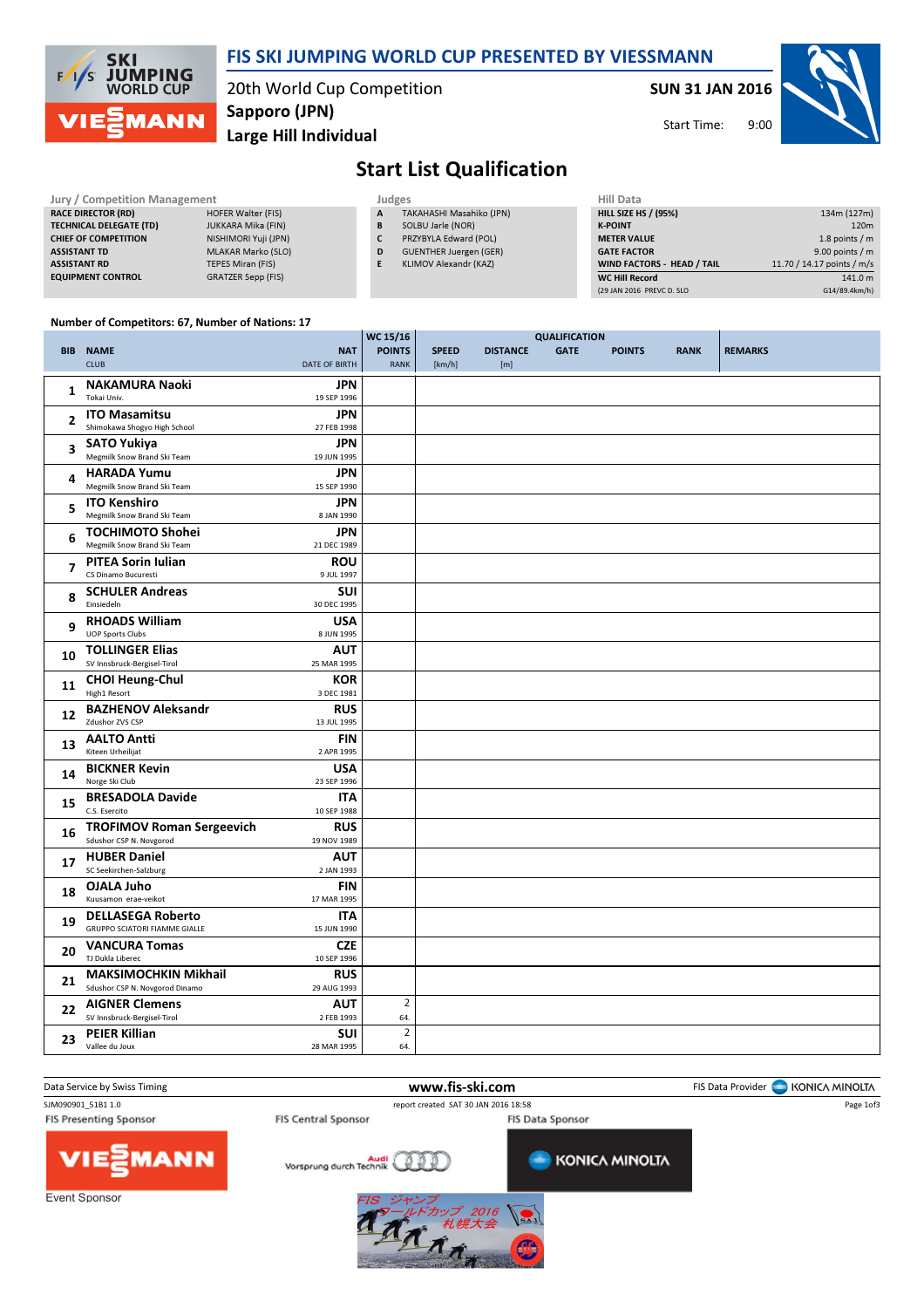

FIS SKI JUMPING WORLD CUP PRESENTED BY VIESSMANN

20th World Cup Competition Sapporo (JPN)

SUN 31 JAN 2016





# Start List Qualification

| <b>BIB</b> | <b>NAME</b><br><b>CLUB</b>                                            | <b>NAT</b><br><b>DATE OF BIRTH</b> | WC 15/16<br><b>POINTS</b><br><b>RANK</b> | <b>SPEED</b><br>[km/h] | <b>DISTANCE</b><br>[m] | <b>QUALIFICATION</b><br><b>GATE</b> | <b>POINTS</b> | <b>RANK</b> | <b>REMARKS</b> |
|------------|-----------------------------------------------------------------------|------------------------------------|------------------------------------------|------------------------|------------------------|-------------------------------------|---------------|-------------|----------------|
| 24         | <b>KOBAYASHI Junshiro</b><br>Megmilk Snow Brand Ski Team              | <b>JPN</b><br>11 JUN 1991          | 3<br>62.                                 |                        |                        |                                     |               |             |                |
| 25         | <b>KALINITSCHENKO Anton</b><br>CWSM Mezhdurechensk                    | <b>RUS</b><br>22 JUL 1982          | 3<br>62.                                 |                        |                        |                                     |               |             |                |
| 26         | <b>HVALA Jaka</b><br><b>Ssk Ponikve</b>                               | <b>SLO</b><br>15 JUL 1993          | 4<br>61.                                 |                        |                        |                                     |               |             |                |
| 27         | <b>PAVLOVCIC Bor</b><br>Nd Ratece planica                             | <b>SLO</b><br>27 JUN 1998          | 5<br>58.                                 |                        |                        |                                     |               |             |                |
| 28         | ZOGRAFSKI Vladimir<br><b>NSA</b>                                      | <b>BUL</b><br>14 JUL 1993          | 6<br>57.                                 |                        |                        |                                     |               |             |                |
| 29         | <b>SCHIFFNER Markus</b><br>UVB Hinzenbach-Oberoesterreich             | AUT<br>5 JUN 1992                  | $\overline{7}$<br>56.                    |                        |                        |                                     |               |             |                |
| 30         | <b>BOYD-CLOWES Mackenzie</b><br>Altius Nordic Ski Club                | <b>CAN</b><br>13 JUL 1991          | 13<br>52.                                |                        |                        |                                     |               |             |                |
| 31         | <b>LARINTO Ville</b><br>Lahden Hiihtoseura                            | <b>FIN</b><br>11 APR 1990          | 14<br>51.                                |                        |                        |                                     |               |             |                |
| 32         | <b>SIEGEL David</b><br>SV Baiersbronn                                 | GER<br>28 AUG 1996                 | 15<br>50.                                |                        |                        |                                     |               |             |                |
| 33         | <b>ASCHENWALD Philipp</b><br>SC Mayerhofen-Tirol                      | <b>AUT</b><br>12 NOV 1995          | 18<br>49.                                |                        |                        |                                     |               |             |                |
| 34         | <b>STEKALA Andrzej</b><br>Azs Zakopane                                | <b>POL</b><br>30 JUN 1995          | 22<br>46.                                |                        |                        |                                     |               |             |                |
| 35         | <b>MURANKA Klemens</b><br>TS Wisla Zakopane                           | POL<br>31 AUG 1994                 | 23<br>45.                                |                        |                        |                                     |               |             |                |
| 36         | <b>SAKUYAMA Kento</b><br>Kitano Construction Corp.Ski Team            | <b>JPN</b><br>3 JUL 1990           | 28<br>41.                                |                        |                        |                                     |               |             |                |
| 37         | <b>KUBACKI Dawid</b><br>TS Wisla Zakopane                             | <b>POL</b><br>12 MAR 1990          | 44<br>39.                                |                        |                        |                                     |               |             |                |
| 38         | <b>KOBAYASHI Ryoyu</b><br>Tsuchiya Home Ski Team                      | JPN<br>8 NOV 1996                  | 47<br>38.                                |                        |                        |                                     |               |             |                |
| 39         | <b>KOFLER Andreas</b><br>SV Innsbruck-Bergisel-Tirol                  | AUT<br>17 MAY 1984                 | 55<br>36.                                |                        |                        |                                     |               |             |                |
| 40         | <b>MATURA Jan</b><br>Dukla Liberec                                    | <b>CZE</b><br>29 JAN 1980          | 60<br>34.                                |                        |                        |                                     |               |             |                |
| 41         | <b>DESCHWANDEN Gregor</b><br>Horw                                     | SUI<br>27 FEB 1991                 | 61<br>33.                                |                        |                        |                                     |               |             |                |
| 42         | <b>HLAVA Lukas</b><br>Dukla Liberec                                   | <b>CZE</b><br>10 SEP 1984          | 63<br>32.                                |                        |                        |                                     |               |             |                |
| 43         | <b>KRANJEC Robert</b><br>SK Triglav Kranj                             | <b>SLO</b><br>16 JUL 1981          | 93<br>28.<br>95                          |                        |                        |                                     |               |             |                |
| 44         | <b>KOT Maciej</b><br>AZS Zakopane<br><b>TAKEUCHI Taku</b>             | <b>POL</b><br>9 JUN 1991           | 26.<br>95                                |                        |                        |                                     |               |             |                |
| 45         | Kitano Construction Corp. Ski Club<br><b>DESCOMBES SEVOIE Vincent</b> | JPN<br>20 MAY 1987<br><b>FRA</b>   | 26.<br>97                                |                        |                        |                                     |               |             |                |
| 46         | Douanes - Chamonix<br><b>HULA Stefan</b>                              | 9 JAN 1984<br><b>POL</b>           | 25.<br>108                               |                        |                        |                                     |               |             |                |
| 47         | KS Eve-nement Zakopane<br><b>FETTNER Manuel</b>                       | 29 SEP 1986<br><b>AUT</b>          | 24.<br>139                               |                        |                        |                                     |               |             |                |
| 48         | SV Innsbruck-Bergisel-Tirol<br><b>LEYHE Stephan</b>                   | 17 JUN 1985<br><b>GER</b>          | 22.<br>152                               |                        |                        |                                     |               |             |                |
| 49         | SC Willingen<br><b>STOCH Kamil</b>                                    | 5 JAN 1992<br><b>POL</b>           | 21.<br>172                               |                        |                        |                                     |               |             |                |
| 50         | KS Eve-nement Zakopane                                                | 25 MAY 1987                        | 20.<br>184                               |                        |                        |                                     |               |             |                |
| 51         | <b>HAUER Joachim</b><br><b>Bekkelaget SK</b>                          | <b>NOR</b><br>2 FEB 1991           | 19.                                      |                        |                        |                                     |               |             |                |

Data Service by Swiss Timing **Example 20 and Service by Swiss Timing WWW.fis-ski.com** FIS Data Provider FIS Data Provider FIS Data Provider FIS Data Provider FIS Data Provider FIS Data Provider FIS Data Provider FIS Data P SJM090901\_51B1 1.0 report created SAT 30 JAN 2016 18:58 Page 2of3**FIS Presenting Sponsor** FIS Central Sponsor FIS Data Sponsor MANN Vorsprung durch Technik **KONICA MINOLTA** 

Event Sponsor